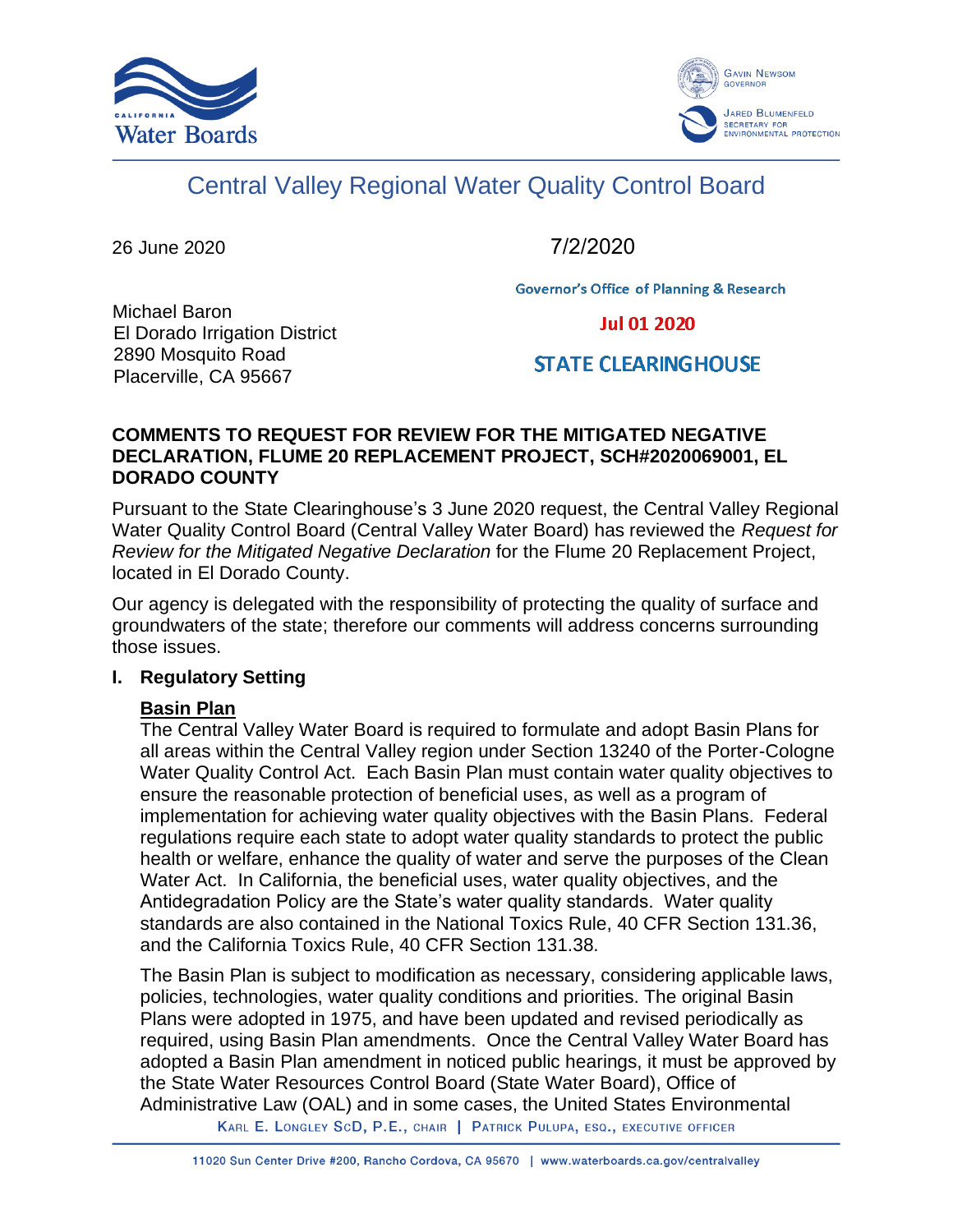Protection Agency (USEPA). Basin Plan amendments only become effective after they have been approved by the OAL and in some cases, the USEPA. Every three (3) years, a review of the Basin Plan is completed that assesses the appropriateness of existing standards and evaluates and prioritizes Basin Planning issues. For more information on the *Water Quality Control Plan for the Sacramento and San Joaquin River Basins*, please visit our website:

[http://www.waterboards.ca.gov/centralvalley/water\\_issues/basin\\_plans/](http://www.waterboards.ca.gov/centralvalley/water_issues/basin_plans/)

## **Antidegradation Considerations**

All wastewater discharges must comply with the Antidegradation Policy (State Water Board Resolution 68-16) and the Antidegradation Implementation Policy contained in the Basin Plan. The Antidegradation Implementation Policy is available on page 74 at:

https://www.waterboards.ca.gov/centralvalley/water\_issues/basin\_plans/sacsjr\_2018 05.pdf

In part it states:

*Any discharge of waste to high quality waters must apply best practicable treatment or control not only to prevent a condition of pollution or nuisance from occurring, but also to maintain the highest water quality possible consistent with the maximum benefit to the people of the State.*

*This information must be presented as an analysis of the impacts and potential impacts of the discharge on water quality, as measured by background concentrations and applicable water quality objectives.*

The antidegradation analysis is a mandatory element in the National Pollutant Discharge Elimination System and land discharge Waste Discharge Requirements (WDRs) permitting processes. The environmental review document should evaluate potential impacts to both surface and groundwater quality.

#### **II. Permitting Requirements**

## **Construction Storm Water General Permit**

Dischargers whose project disturb one or more acres of soil or where projects disturb less than one acre but are part of a larger common plan of development that in total disturbs one or more acres, are required to obtain coverage under the General Permit for Storm Water Discharges Associated with Construction Activities (Construction General Permit), Construction General Permit Order No. 2009-009- DWQ. Construction activity subject to this permit includes clearing, grading, grubbing, disturbances to the ground, such as stockpiling, or excavation, but does not include regular maintenance activities performed to restore the original line, grade, or capacity of the facility. The Construction General Permit requires the development and implementation of a Storm Water Pollution Prevention Plan (SWPPP). For more information on the Construction General Permit, visit the State Water Resources Control Board website at:

[http://www.waterboards.ca.gov/water\\_issues/programs/stormwater/constpermits.sht](http://www.waterboards.ca.gov/water_issues/programs/stormwater/constpermits.shtml) [ml](http://www.waterboards.ca.gov/water_issues/programs/stormwater/constpermits.shtml)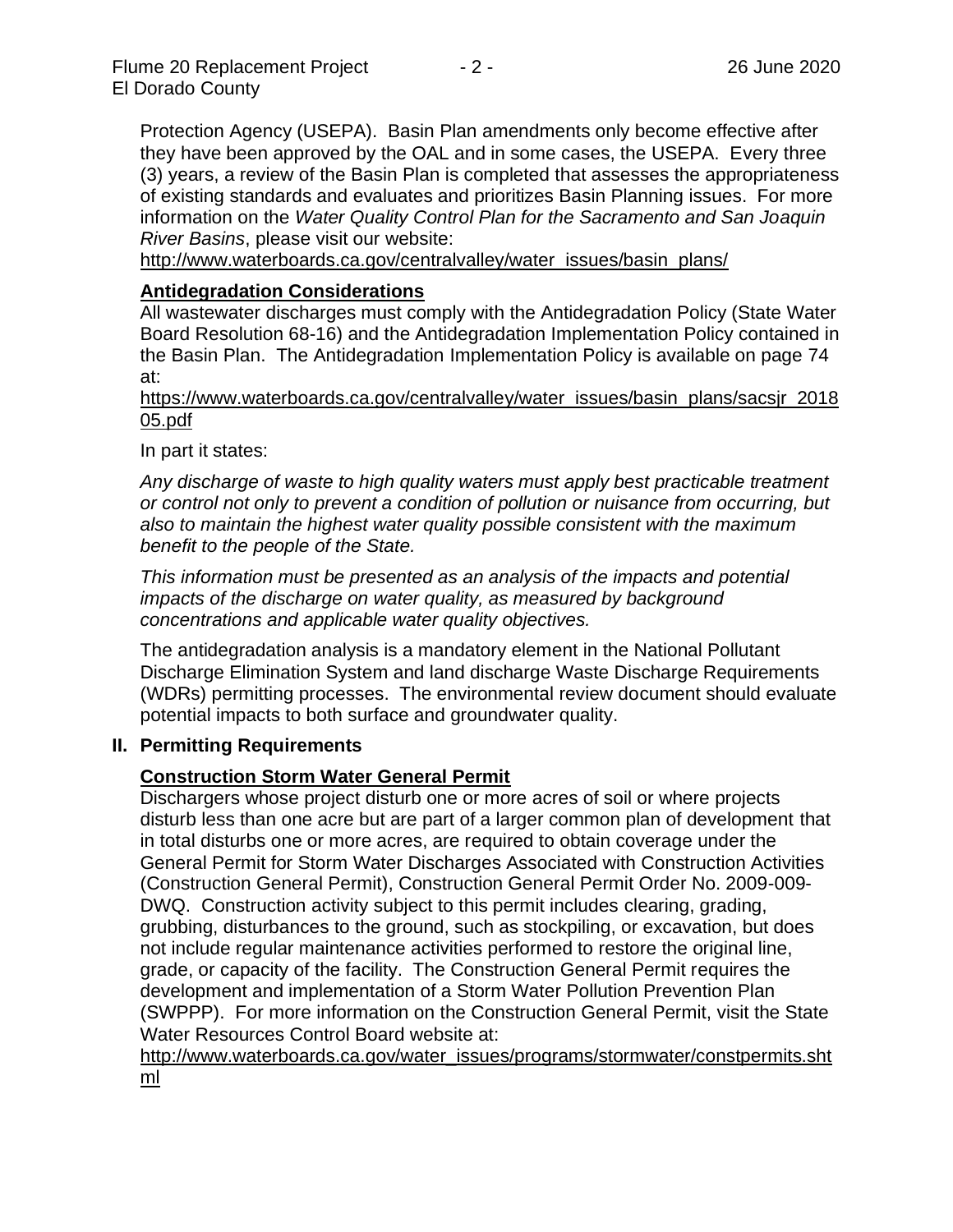## **Phase I and II Municipal Separate Storm Sewer System (MS4) Permits<sup>1</sup>**

The Phase I and II MS4 permits require the Permittees reduce pollutants and runoff flows from new development and redevelopment using Best Management Practices (BMPs) to the maximum extent practicable (MEP). MS4 Permittees have their own development standards, also known as Low Impact Development (LID)/postconstruction standards that include a hydromodification component. The MS4 permits also require specific design concepts for LID/post-construction BMPs in the early stages of a project during the entitlement and CEQA process and the development plan review process.

For more information on which Phase I MS4 Permit this project applies to, visit the Central Valley Water Board website at:

http://www.waterboards.ca.gov/centralvalley/water\_issues/storm\_water/municipal\_p ermits/

For more information on the Phase II MS4 permit and who it applies to, visit the State Water Resources Control Board at:

http://www.waterboards.ca.gov/water\_issues/programs/stormwater/phase\_ii\_munici pal.shtml

#### **Industrial Storm Water General Permit**

Storm water discharges associated with industrial sites must comply with the regulations contained in the Industrial Storm Water General Permit Order No. 2014- 0057-DWQ. For more information on the Industrial Storm Water General Permit, visit the Central Valley Water Board website at:

http://www.waterboards.ca.gov/centralvalley/water\_issues/storm\_water/industrial\_ge neral\_permits/index.shtml

#### **Clean Water Act Section 404 Permit**

If the project will involve the discharge of dredged or fill material in navigable waters or wetlands, a permit pursuant to Section 404 of the Clean Water Act may be needed from the United States Army Corps of Engineers (USACE). If a Section 404 permit is required by the USACE, the Central Valley Water Board will review the permit application to ensure that discharge will not violate water quality standards. If the project requires surface water drainage realignment, the applicant is advised to contact the Department of Fish and Game for information on Streambed Alteration Permit requirements. If you have any questions regarding the Clean Water Act Section 404 permits, please contact the Regulatory Division of the Sacramento District of USACE at (916) 557-5250.

#### **Clean Water Act Section 401 Permit – Water Quality Certification**

If an USACE permit (e.g., Non-Reporting Nationwide Permit, Nationwide Permit, Letter of Permission, Individual Permit, Regional General Permit, Programmatic

<sup>&</sup>lt;sup>1</sup> Municipal Permits = The Phase I Municipal Separate Storm Water System (MS4) Permit covers medium sized Municipalities (serving between 100,000 and 250,000 people) and large sized municipalities (serving over 250,000 people). The Phase II MS4 provides coverage for small municipalities, including non-traditional Small MS4s, which include military bases, public campuses, prisons and hospitals.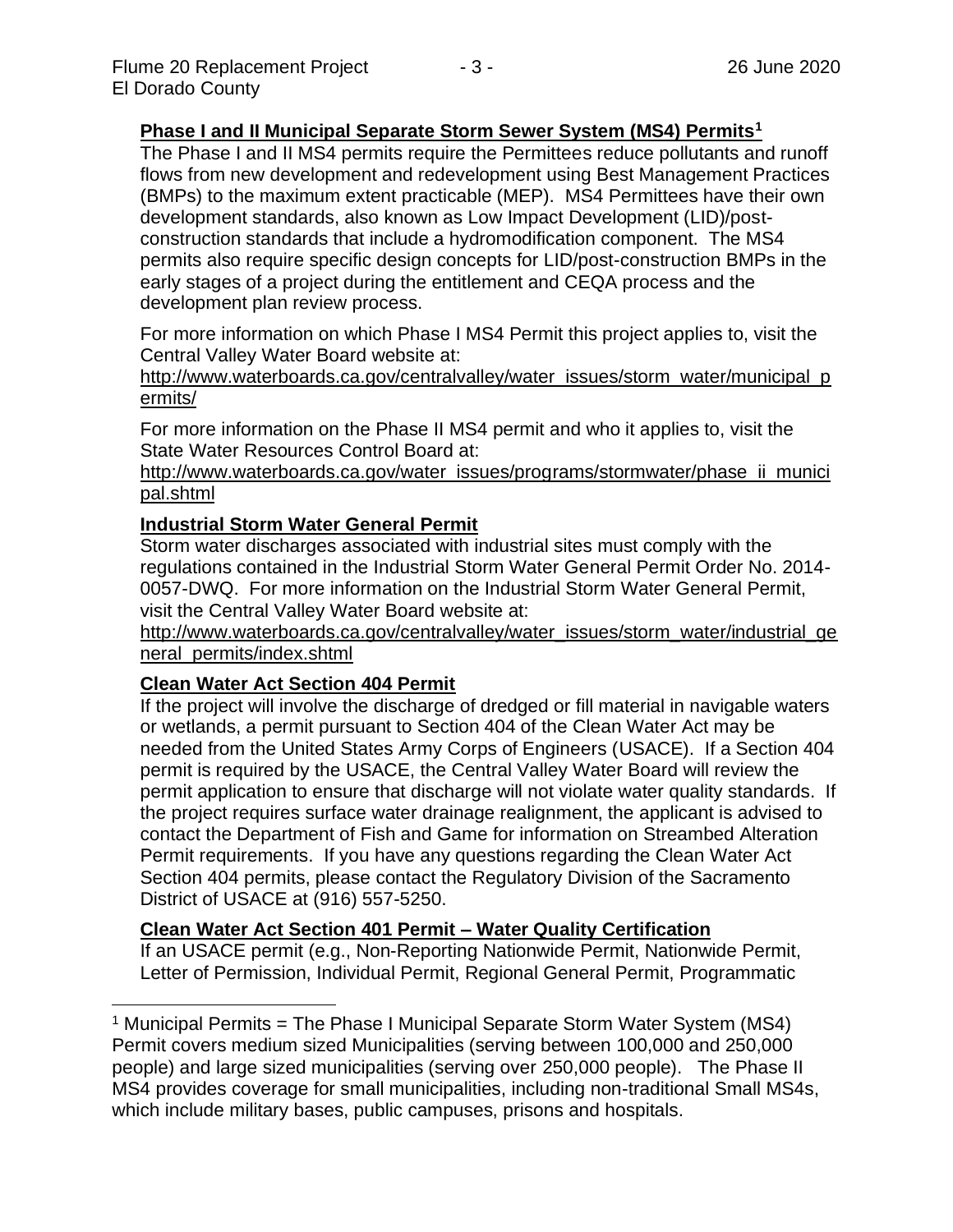General Permit), or any other federal permit (e.g., Section 10 of the Rivers and Harbors Act or Section 9 from the United States Coast Guard), is required for this project due to the disturbance of waters of the United States (such as streams and wetlands), then a Water Quality Certification must be obtained from the Central Valley Water Board prior to initiation of project activities. There are no waivers for 401 Water Quality Certifications. For more information on the Water Quality Certification, visit the Central Valley Water Board website at:

https://www.waterboards.ca.gov/centralvalley/water\_issues/water\_quality\_certificatio n/

#### **Waste Discharge Requirements – Discharges to Waters of the State**

If USACE determines that only non-jurisdictional waters of the State (i.e., "nonfederal" waters of the State) are present in the proposed project area, the proposed project may require a Waste Discharge Requirement (WDR) permit to be issued by Central Valley Water Board. Under the California Porter-Cologne Water Quality Control Act, discharges to all waters of the State, including all wetlands and other waters of the State including, but not limited to, isolated wetlands, are subject to State regulation. For more information on the Waste Discharges to Surface Water NPDES Program and WDR processes, visit the Central Valley Water Board website at:https://www.waterboards.ca.gov/centralvalley/water\_issues/waste\_to\_surface\_wat er/

Projects involving excavation or fill activities impacting less than 0.2 acre or 400 linear feet of non-jurisdictional waters of the state and projects involving dredging activities impacting less than 50 cubic yards of non-jurisdictional waters of the state may be eligible for coverage under the State Water Resources Control Board Water Quality Order No. 2004-0004-DWQ (General Order 2004-0004). For more information on the General Order 2004-0004, visit the State Water Resources Control Board website at:

https://www.waterboards.ca.gov/board\_decisions/adopted\_orders/water\_quality/200 4/wqo/wqo2004-0004.pdf

#### **Dewatering Permit**

If the proposed project includes construction or groundwater dewatering to be discharged to land, the proponent may apply for coverage under State Water Board General Water Quality Order (Low Threat General Order) 2003-0003 or the Central Valley Water Board's Waiver of Report of Waste Discharge and Waste Discharge Requirements (Low Threat Waiver) R5-2018-0085. Small temporary construction dewatering projects are projects that discharge groundwater to land from excavation activities or dewatering of underground utility vaults. Dischargers seeking coverage under the General Order or Waiver must file a Notice of Intent with the Central Valley Water Board prior to beginning discharge.

For more information regarding the Low Threat General Order and the application process, visit the Central Valley Water Board website at:

http://www.waterboards.ca.gov/board decisions/adopted orders/water quality/2003/ wqo/wqo2003-0003.pdf